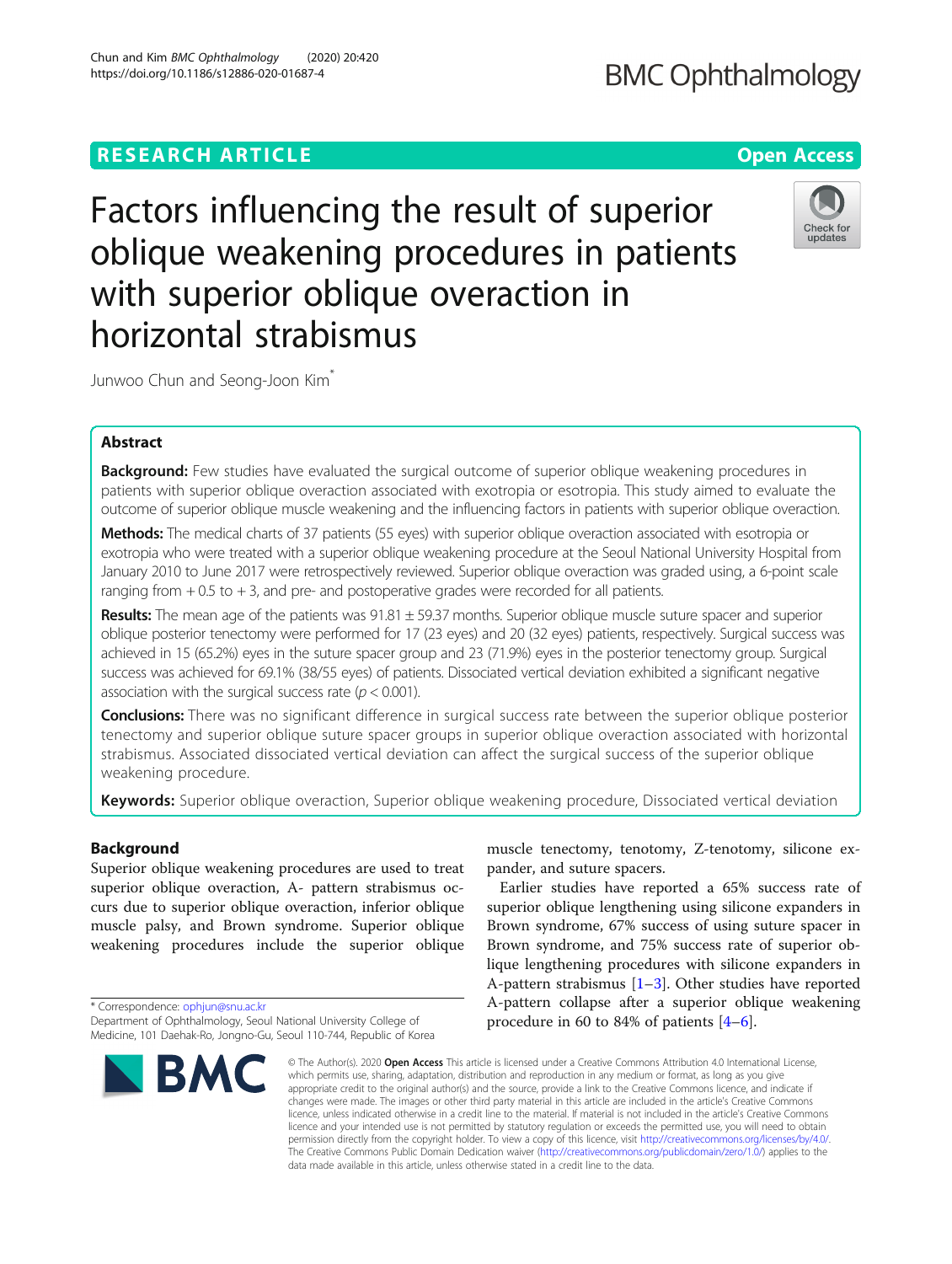However, there have been few studies on the surgical outcome of superior oblique weakening procedures for the superior oblique overaction associated with exotropia or esotropia.

Therefore, we aimed to investigate the clinical outcome and factors affecting the outcome of the superior oblique weakening procedure in patients with superior oblique overaction.

## Methods

This study was approved by the Institutional Review Board of Seoul National University Hospital in Korea. (No. 1802–082-923) This study protocol followed the tenets of Declaration of Helsinki.

The medical charts of 37 consecutive patients (55 eyes) with superior oblique overaction, who underwent a superior oblique weakening procedure (superior oblique posterior tenectomy or superior oblique suture spacer) between January 2010 and June 2017 were retrospectively reviewed. Superior oblique posterior tenectomy was performed between January 2010 and August 2013, while the superior oblique suture spacer was performed between September 2013 and June 2017. As we believed that it would be better to avoid removing part of the muscle, a suture spacer was instead considered for the surgical techniques. All surgeries were performed by the same surgeon (SJK). Patients with superior oblique overaction associated with exotropia and esotropia were included. Those with Brown syndrome and double elevator palsy were excluded. While patients with primary superior oblique overaction were included in this study, those with secondary superior oblique overaction due to inferior oblique paresis were excluded. We also excluded patients with a history of vertical rectus muscle surgery or oblique muscle surgery.

The following patient characteristics were recorded: sex, age during surgery, refractive error determined using cycloplegic refraction, angle of deviation at a distance, dissociated vertical deviation, preoperative and postoperative superior oblique overaction, and fundus torsion were assessed using fundus photography.

The prism and alternate cover test were performed at 6 m for cooperative patients, and the Krimsky test was performed for uncooperative patients.

Superior oblique overaction was graded using a 6 point scale ranging from  $+0.5$  to  $+3$ . During testing for the version of both eyes, the patients were instructed to look downward and 30° laterally in both directions. When both eyes were parallel, they were considered normal and without superior oblique overaction. However, when the adducted eye was directed vertically downward, the superior oblique overaction was defined as grade 3+. The intermediate ranges were graded 1+ and +

2, respectively. A grade of  $+0.5$  was assigned in cases of minimal overaction.

The dissociated vertical deviation was distinguished by observation of the following: (1) characteristic elevation and excyclotorsion of the involved eye under cover and (2) absence of hypotropic movement of the other eye in any field of gaze. All measurements were made by the same observer (SJK).

Cycloplegic refraction was performed with 1% cyclopentolate hydrochloride. Refractive errors measured by cycloplegic refraction were recorded as spherical equivalents.

Ocular torsion was assessed by fundus photography, and Retcam (RetCam Clarity Medical Systems Inc., Pleasanton, CA) before the surgery. Retcam was conducted in pediatric patients who were unable to cooperate with patients laying in a supine position while under chloral hydrate-induced sedation. The amount of ocular torsion was determined by measuring the disc fovea angle (DFA), using public domain software (Image J; National Institutes of Health, Bethesda, MD). The DFA is defined as the angle between a horizontal line extending from the center of the optic disc and a line from the center of the disk to the fovea.

Stereopsis was measured using the Titmus Fly Stereo Test (Stereo Optical, Chicago, IL), in cooperative patients, before and after surgery.

All surgical procedures were conducted by the same surgeon (SJK) under general anesthesia. Surgical success was defined as the complete absence of superior oblique overaction 1 month after surgery. Failure of operation was defined as the incomplete reduction or elimination of superior oblique overaction after surgery.

We evaluated the success rate and factors influencing surgical response, by comparing the data of patients who underwent the unilateral and bilateral superior oblique muscle weakening procedures. We also compared the surgical success rate and factors, according to the procedure (posterior tenectomy, suture spacer). Finally, we compared the difference between the surgical success and failure groups. Statistical analyses were performed using SPSS Statistics 19.0 (IBM Corp., Armonk, NY).  $P < 0.05$  was considered to be statistically significant. The independent t-test, chi-square test, Fisher's exact test, and the Mann-Whitney U test were used for statistical analyses.

## Results

Among 37 consecutive patients (55 eyes) with superior oblique overaction, 19 patients (19 eyes) underwent the unilateral superior oblique weakening procedure and 18 patients (36 eyes), underwent the bilateral procedure. Seventeen patients (23 eyes) were treated with the superior oblique suture spacer approach, and 20 patients (32 eyes)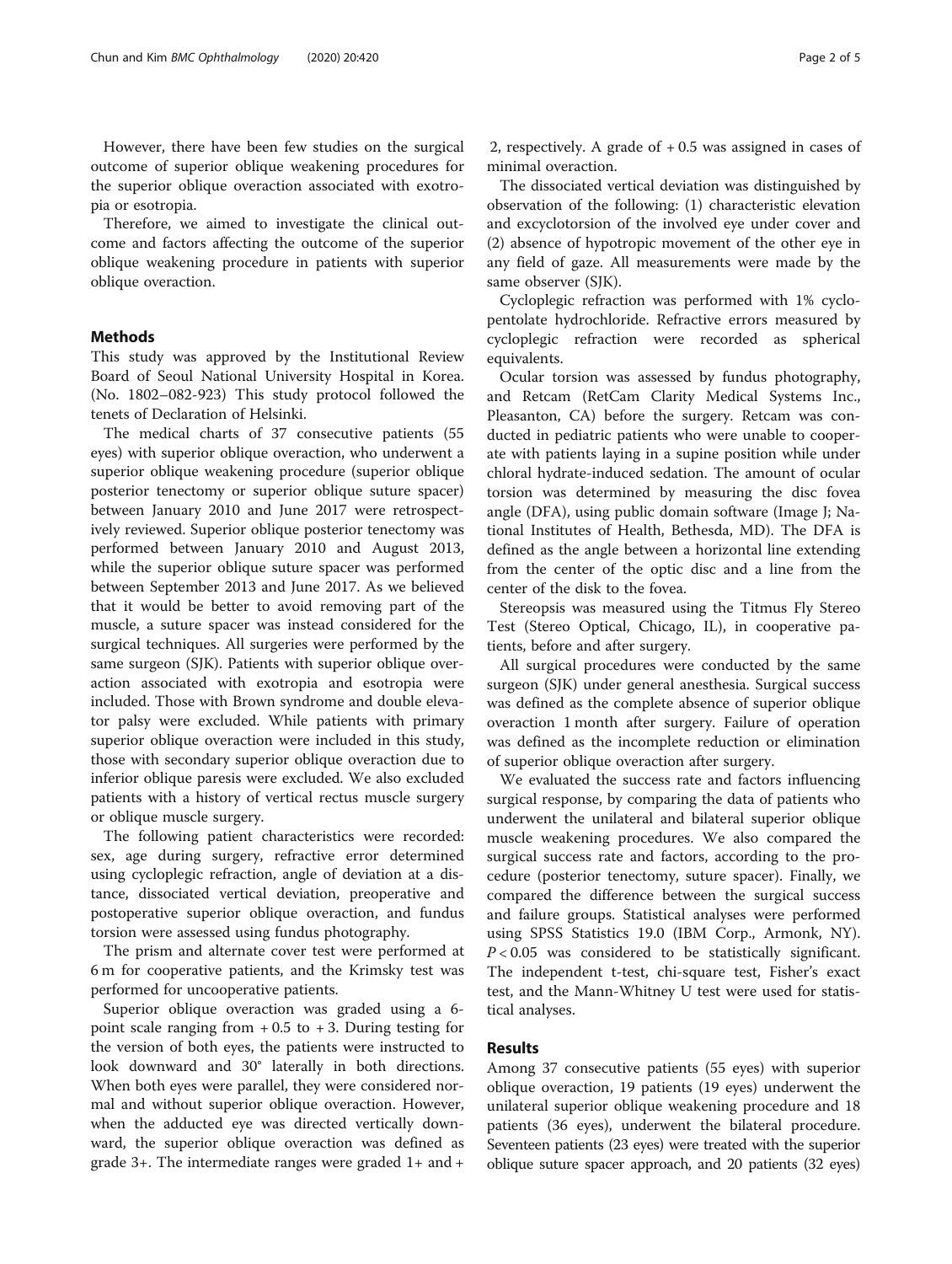Table 1 Surgical methods and number of patients (eyes)

|                           | Unilateral<br>group | <b>Bilateral</b><br>group | Total  |
|---------------------------|---------------------|---------------------------|--------|
| Suture spacer group       | 11(11)              | 6(12)                     | 17(23) |
| Posterior tenectomy group | 8(8)                | 12(24)                    | 20(32) |
| Total                     | 19 (19)             | 18 (36)                   | 37(55) |

were treated with superior oblique posterior tenectomy (Table 1).

Three patients (6 eyes) had esotropia, while 34 patients (49 eyes) had exotropia. The mean age was  $91.81 \pm$ 59.37 months. The male-female ratio was 16 (25 eyes): 21 (30 eyes).

Horizontal strabismus procedure was successful in 31 patients (83.8%) while failure was reported in 6 patients (surgical success was defined when values  $\leq 5$  and  $\leq 10$ prism were observed esotropia and exotropia, respectively).

There was no significant correlation with between successful horizontal strabismus procedure and superior oblique weakening procedure ( $p = 0.162$ , Fisher's exact test).

Similary, no significant differences in patient characteristics and surgical success rate were found between the superior oblique posterior tenectomy and superior oblique suture spacer groups (Table 2).

In contrast, the occurrence of ocular incyclotorsion significantly differed between the unilateral and bilateral groups ( $p = 0.013$ ). However, the groups did not differ significantly in any other factors, such as type of surgical procedure, age during surgery, refractive error, dissociated vertical deviation, preoperative superior oblique overaction, and associated horizontal strabismus (either exotropia or esotropia). Moreover, no difference was identified in the surgical success rate between the two groups (Table [3](#page-3-0)).

There were no significant differences in any variable except dissociated vertical deviation between the surgical success and failure groups. There was a statistically significant difference in the dissociated vertical deviation

Stereopsis was measured for 16 of 37 patients at 1 month before and 1 month after the surgery. Ten patients (62.5%) showed an increase of more than two octaves, while the remaining six (37.5%) showed a change lower than two octaves.

## **Discussion**

Superior oblique posterior tenectomy and the superior oblique muscle suture spacer approach are widely used procedures for superior oblique weakening [[7\]](#page-4-0). Earlier studies have suggested that they are effective in weakening superior oblique overaction and also for correcting the A-pattern  $[4, 8]$  $[4, 8]$  $[4, 8]$  $[4, 8]$ .

The surgical success rate of the superior oblique weakening procedure was 69.1% (38/55 eyes) in this study. Although the improvements in the A-pattern after surgery were not investigated, we evaluated the superior oblique overaction with detailed grading at duction and version.

Superior oblique weakening procedures cannot guarantee binocular vision due to the ocular torsion after surgery for the superior oblique overaction associated with exotropia or esotropia. However, our study showed that 62.5% (10/16) of patients experienced an increase in stereopsis and no patient showed a decrease in stereopsis.

The normal range of DFA is  $5.6^{\circ}$  -  $8^{\circ}$  [\[9](#page-4-0)–[13\]](#page-4-0). DFA was  $3.08^{\circ} \pm 7.00^{\circ}$  in the unilateral group, indicative of mild incyclotorsion. However, it was − 2.74° ± 6.60° in the bilateral group, indicative of greater incyclotorsion, which is evident of superior oblique overaction. Incyclotorsion was naturally greater in the bilateral group.

There were no significant differences in the patient characteristics and surgical success rates between the superior oblique suture spacer and posterior tenectomy groups. Suture spacers are generally thought to have a greater surgical effect, but there were no difference. There were no significant differences in any variable

Table 2 Comparison according to the method of superior oblique weakening

| <b>TWARD &amp;</b> Companion according to the method of superior opingue weakerming |                   |                   |                            |                    |  |  |  |
|-------------------------------------------------------------------------------------|-------------------|-------------------|----------------------------|--------------------|--|--|--|
|                                                                                     | Total             | Suture spacer     | <b>Posterior tenectomy</b> | P-value            |  |  |  |
| Sex (M: F) $(N = 37)$                                                               | 16:21             | 7:10              | 9:11                       | 0.815              |  |  |  |
| Age at operation (months) $(N = 37)$                                                | $91.81 \pm 59.37$ | $84.06 + 41.24$   | $98.40 + 71.74$            | 0.472              |  |  |  |
| Associated horizontal strabismus (PD) ( $N = 37$ )                                  | $20.19 \pm 18.98$ | $18.35 \pm 18.07$ | $21.75 + 20.04$            | 0.595              |  |  |  |
| Surgical success (success: fail)                                                    | 38:17             | 15:8              | 23:9                       | 0.598              |  |  |  |
| Refractive error (spherical equivalent)                                             | $0.36 + 2.34$     | $0.20 + 2.13$     | $0.48 + 2.50$              | 0.656              |  |  |  |
| DVD (positive: negative)                                                            | 23:32             | 9:14              | 14:18                      | 0.732              |  |  |  |
| Preoperative SO overaction $(+ 0.5$ to $+ 3)$                                       | $1.59 + 0.47$     | $1.83 + 0.32$     | $1.42 + 0.49$              | 0.002 <sup>a</sup> |  |  |  |
| Torsion (-: intorsion, +: extorsion) degree ( $N = 43$ )                            | $-1.23 \pm 6.38$  | $-0.32 + 6.69$    | $-1.50 \pm 7.64$           | 0.597              |  |  |  |
|                                                                                     |                   |                   |                            |                    |  |  |  |

PD prism diopters, SO superior oblique, DVD dissociated vertical deviation

 ${}^{a}p$  < 0.05 Mann-Whitney test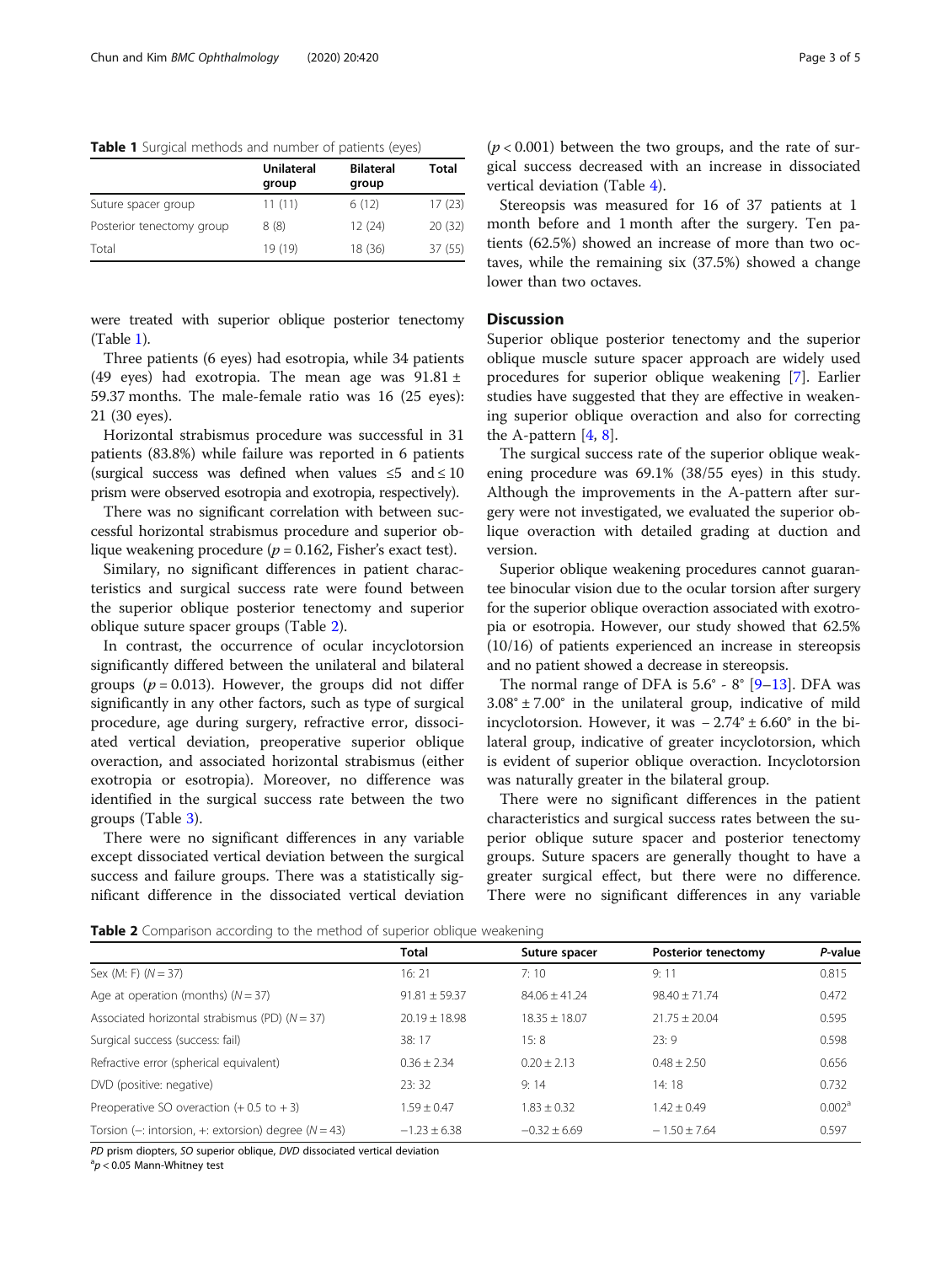## <span id="page-3-0"></span>Table 3 Comparison of the unilateral group and bilateral group

|                                                                | Total             | Unilateral group  | <b>Bilateral group</b> | P-value            |
|----------------------------------------------------------------|-------------------|-------------------|------------------------|--------------------|
| Sex (M: F) $(N = 37)$                                          | 16:21             | 7:12              | 9:9                    | 0.419              |
| Age at operation (months) $(N = 37)$                           | $91.81 \pm 59.37$ | $79.63 + 46.26$   | $104.67 + 68.70$       | 0.204              |
| Associated horizontal strabismus (PD) ( $N = 37$ )             | $20.19 \pm 18.98$ | $20.89 \pm 17.85$ | $19.44 \pm 20.60$      | 0.820              |
| SO weakening procedure<br>(suture spacer: posterior tenectomy) | 23:32             | 11:8              | 12:24                  | 0.079              |
| Surgical success (success: fail)                               | 38:17             | 13:6              | 25:11                  | 0.938              |
| Refractive error (spherical equivalent)                        | $0.36 \pm 2.34$   | $0.05 + 1.46$     | $0.53 \pm 2.70$        | 0.400              |
| DVD (positive: negative)                                       | 23:32             | 7:12              | 16:20                  | 0.587              |
| Preoperative SO overaction $(+ 0.5$ to $+ 3)$                  | $1.59 \pm 0.47$   | $1.60 + 0.43$     | $1.58 \pm 0.50$        | 0.866              |
| Torsion ( $-i$ ntorsion, $+i$ extorsion) degree ( $N = 43$ )   | $-1.23 + 6.38$    | $3.08 + 7.00$     | $-2.74 + 6.60$         | 0.013 <sup>a</sup> |

PD prism diopters, SO superior oblique, DVD dissociated vertical deviation

 $a<sub>p</sub> < 0.05$  independent t-test

except the dissociated vertical deviation between the surgical success and failure groups.

The cause of dissociated vertical deviation is unknown. Several etiological theories have been proposed, including superior rectus hypofunction, anomalous impulses from an involuntary divergence center, aberrations of postural tonus mechanisms of the extraocular musculature, bilateral paresis of the depressor muscles, and deficiency in the optomotor impulse from the inferonasal retinal quadrants. Dissociated vertical deviation may also result from superior oblique hypofunction or an alternating innervational insufficiency of the superior oblique muscles [[14](#page-4-0)–[16](#page-4-0)]. According to Wright et al. [\[17\]](#page-4-0), superior oblique weakening procedures can cause complications in patients with preexisting dissociated vertical deviation, as the weakening of the superior oblique can exacerbate dissociated vertical deviation.

In our study, the success rate of the superior oblique weakening procedures significantly decreased with the presence of dissociated vertical deviation. Superior oblique overaction accompanied with dissociated vertical deviation seems to have a different etiology than superior oblique overaction alone. Although the cause of superior oblique overaction in patients with horizontal strabismus and the cause of accompanying dissociated vertical deviation are unknown. It can be assumed that surgical outcomes could worsen when superior oblique overaction and dissociated vertical deviation coexist.

Our study has a few limitations. First, this was a retrospective study. Second, the A-pattern was not evaluated. Third, Retcam, rather than fundus photography, was used for noncompliant pediatric patients. To the best of our knowledge, the cyclotorsion induced by choral hydrate has not been reported ever. However, given that cyclotorsion was possible in the supine position [[18\]](#page-4-0), the failure to control for this variable was included as a limitation of this study. An internal fixator was not used for accurate measurement of ocular torsion and postoperative torsional change was not evaluated. Finally, the effect of horizontal strabismus surgery on the surgical result of superior oblique weakening procedure was not evaluated.

|  | Table 4 Comparison of the success group and failure group |  |  |  |  |  |  |
|--|-----------------------------------------------------------|--|--|--|--|--|--|
|--|-----------------------------------------------------------|--|--|--|--|--|--|

|                                                                | Total             | Success group   | Failure group   | P-value              |
|----------------------------------------------------------------|-------------------|-----------------|-----------------|----------------------|
| Sex (M: F) $(N = 37)$                                          | 16:21             | 11:16           | 5:5             | 0.716                |
| Age at operation (months) $(N = 37)$                           | $91.81 \pm 59.37$ | $96.10 + 38.95$ | $90.22 + 65.93$ | 0.793                |
| Associated horizontal strabismus (PD) ( $N = 37$ )             | $20.19 + 18.98$   | $24.51 + 7.75$  | $16.58 + 3.19$  | 0.291                |
| SO weakening procedure<br>(suture spacer: posterior tenectomy) | 23:32             | 15:23           | 8:9             | 0.598                |
| Refractive error (spherical equivalent)                        | $0.36 + 2.34$     | $0.51 + 3.23$   | $0.30 + 1.86$   | 0.797                |
| DVD (positive: negative)                                       | 23:32             | 10:28           | 13:4            | < 0.001 <sup>a</sup> |
| Preoperative SO overaction $(+ 0.5 \text{ to } + 3)$           | $1.59 + 0.47$     | $1.51 + 0.47$   | $1.76 + 0.44$   | 0.670                |
| Torsion (-: intorsion, +: extorsion) degree ( $N = 43$ )       | $-1.23 + 6.38$    | $0.12 + 7.29$   | $-3.26 + 6.59$  | 0.150                |

PD prism diopters, SO superior oblique, DVD dissociated vertical deviation

 ${}^{a}p$  < 0.05 chi-square test